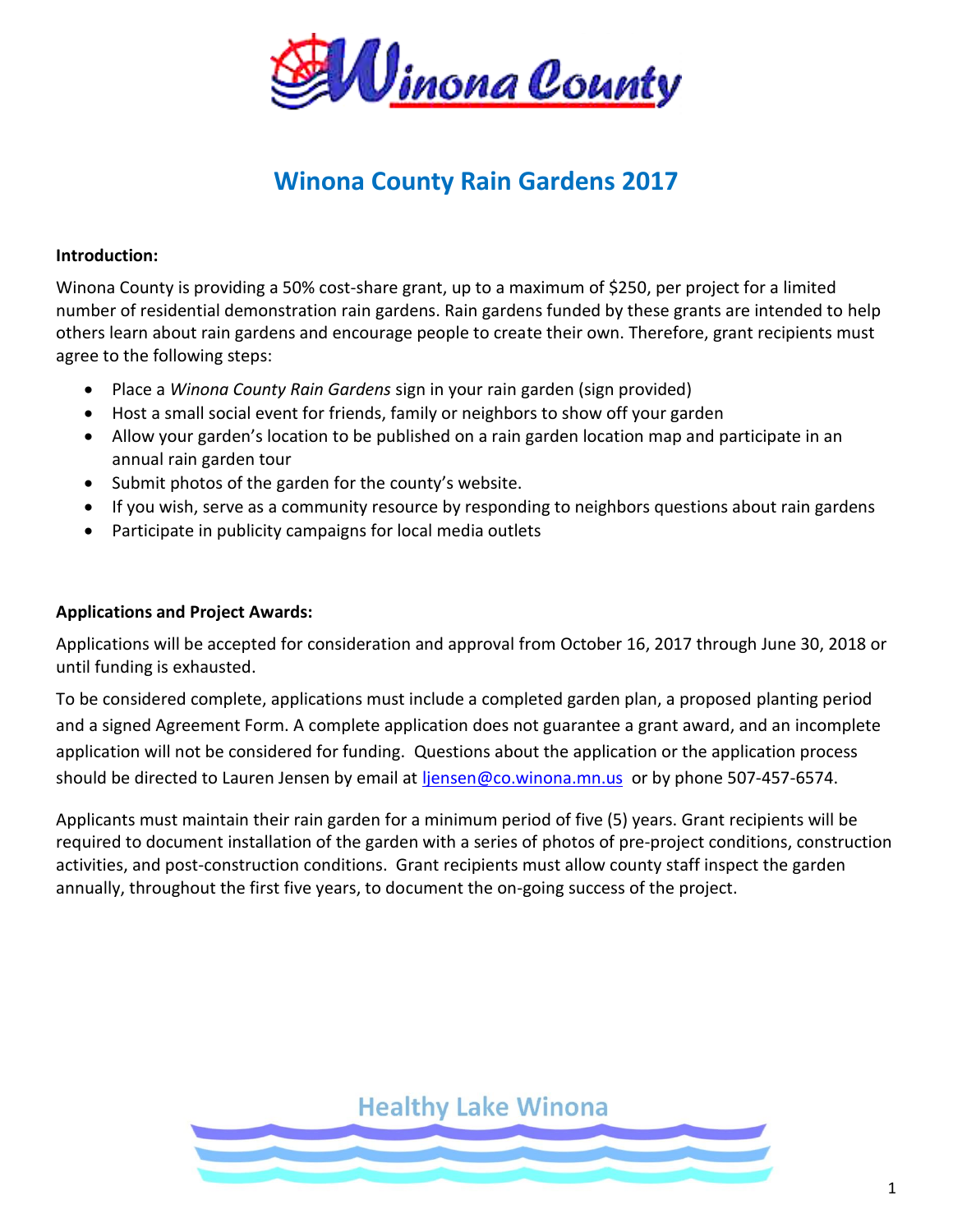

## **Eligibility and Ranking Criteria:**

The following criteria must be met for a grant application to be considered:

- The proposed project is within Winona County, but outside the City of Winona. [*The City of Winona has a similar program for City of Winona residents –contact: [jhoward@ci.winona.mn.us](mailto:jhoward@ci.winona.mn.us) for details.]*
- The project is not already required as a condition of development or to satisfy other regulatory requirements.
- The proposed budget and rain garden plan are reasonable, and the rain garden will be installed in the growing season immediately following award of the grant.
- Project proposer enters into an agreement to maintain the project for five years.
- The project will reduce stormwater runoff by a quantifiable amount, thereby improving water quality.
- Hardy perennial plants will dominate the plantings in the rain garden. Native plants or their cultivars, originating within 200 miles of Winona, are recommended.
- Proposer agrees to register as a demonstration and education site, and the garden will be easily accessible for viewing by the public. The public will be able to recognize the rain garden as a registered site by placement of a *Winona County Rain Garden* sign in the garden, and by its presence on the Rain Garden location map. The awardee must agree to promotion of the garden and its location, either by the County or by local media outlets. All publications, publicity, and methods or techniques developed as part of the project shall become the property of the County for use at its discretion.

A selection committee will review the applications and select the grant recipients each year. The following criteria will be utilized to evaluate the applications:

- Ability to help address localized flooding issues
- Amount of paved surface area treated by the rain garden
- Proximity to existing demonstration rain gardens and distribution throughout the County
- Visibility and effectiveness for rain garden promotion
- Creativity of design and application of appropriate design basics
- Diversity of plant species and degree to which native plants and their cultivars are used
- Presence or absence of other stormwater treatment best management practices serving the area
- Cost per square foot
- Length of time owner is expected to stay at residence
- Other unique features as presented by the applicant

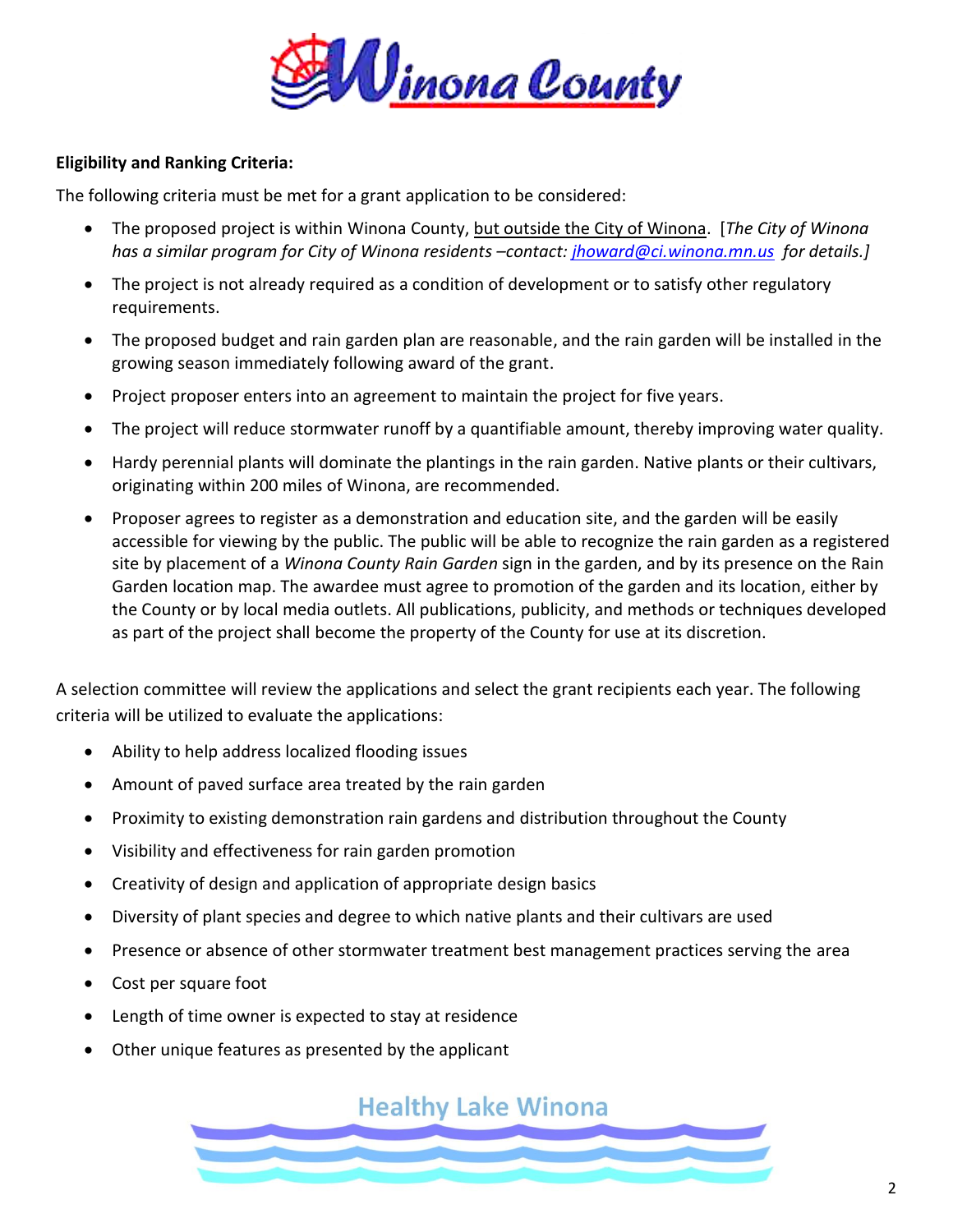

## **Eligible Expenses:**

This cost-share program will reimburse up to 50% of project expenses, up to a maximum of \$250. The following items are eligible costs:

- Native perennial plants, seeds, or live stakes (initial planting only) or native cultivars
- Shredded wood mulch
- Soil amendments that increase infiltration capacity
- Materials to connect the impervious area runoff to the rain garden
- Labor and equipment rental costs

Do not begin construction of your project until receipt of the Grant Award Letter from Winona County. *Cost share funding will reimburse documented costs that take place after notification of grant award*. Work undertaken and expenses incurred prior to award of the grant will not be reimbursed. After all program requirements have been met and approved, including a site visit to verify project completion and success, a request for reimbursement may be made. The reimbursement request must include receipts for materials and services purchased. Additionally, an itemized list of donated materials and their value must be provided, along with the number of volunteer hours for labor, as documented in the activity log. Before the reimbursement is granted, participants must have submitted a completed Winona County's Registration Form. All reimbursement requests for projects completed within a fiscal year must be submitted no later than December 31 of that year. Reimbursement requests are typically processed within 30 days of receipt.

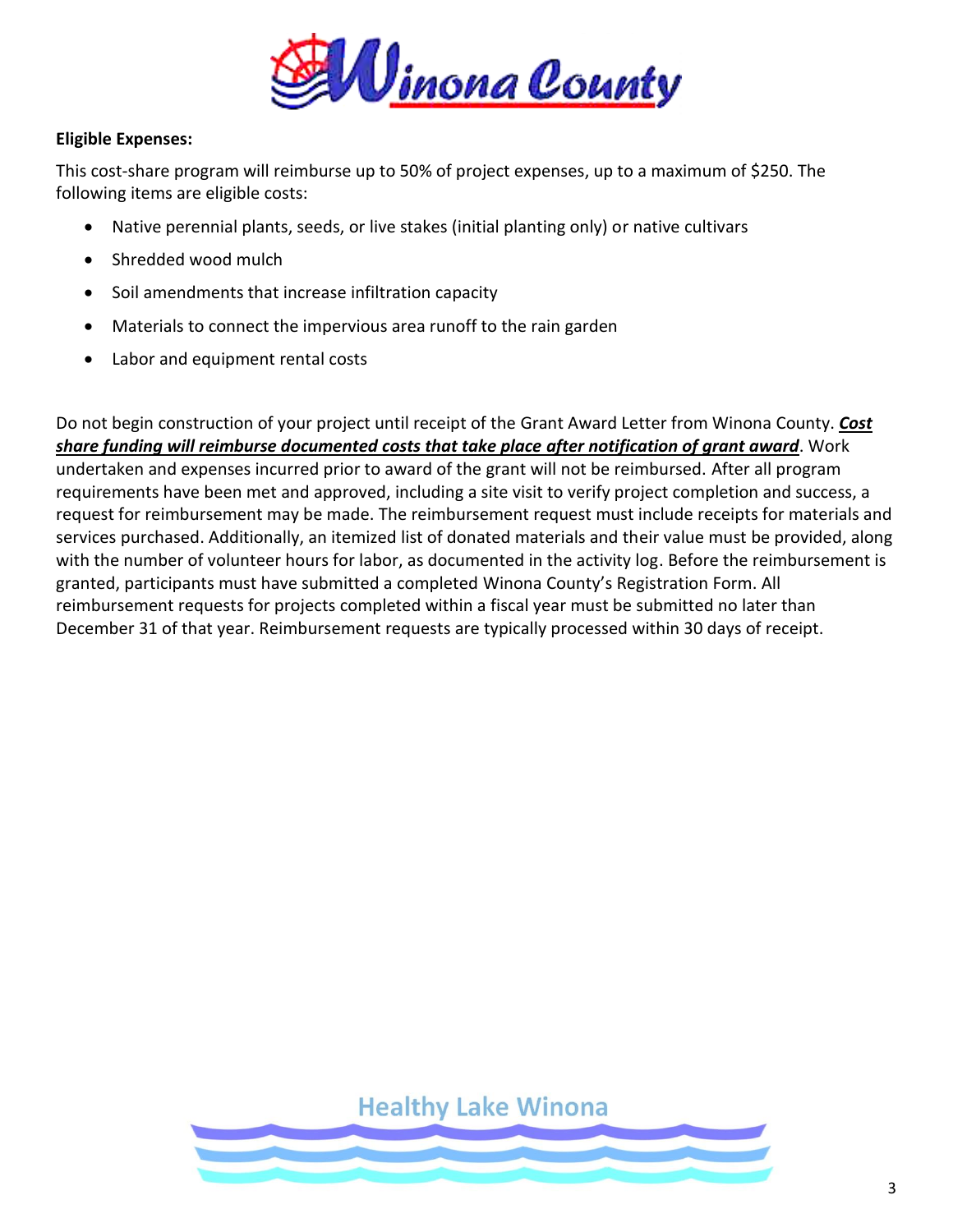

## **Application Guidelines:**

Please write legibly on all forms. Please submit pages  $4 - 11$ . Submission materials must be no larger than 8.5" x 11" in size. No other formats will be accepted. Pictures may be submitted digitally on a CD or as a hard copy no larger than 8.5" x 11" in size. Remember to keep a copy for your files. Questions should be directed to Lauren Jensen at 507-457-6574 or email: [ljensen@co.winona.mn.us](mailto:ljensen@co.winona.mn.us)

Please submit your complete application to:

Winona County Planning and Environmental Services Attn: Anne Morse 117 Main Street Winona, MN 55987

| 1. Name of applicant and the state of a state of a state of a state of a state of a state of a state of a state of a state of a state of a state of a state of a state of a state of a state of a state of a state of a state |
|-------------------------------------------------------------------------------------------------------------------------------------------------------------------------------------------------------------------------------|
|                                                                                                                                                                                                                               |
| 3. Applicant's daytime phone # and email                                                                                                                                                                                      |
|                                                                                                                                                                                                                               |
| 5. How did you hear about the Cost-Share Grant program?                                                                                                                                                                       |
|                                                                                                                                                                                                                               |

6. Explain why you think your site would be a good location for a demonstration rain garden (including any current water issues on your property) and why you should receive a 50% cost share grant to help install it.

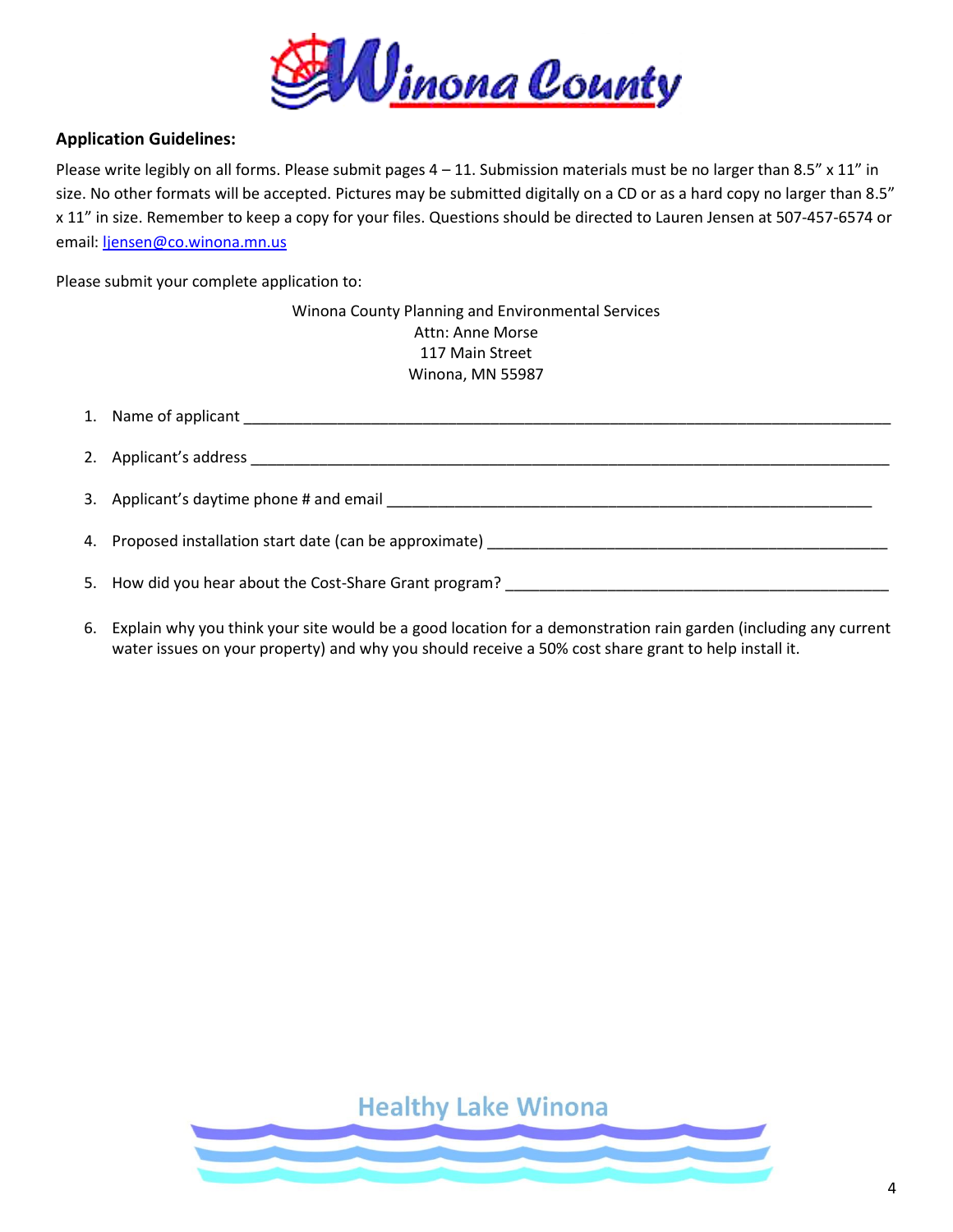

7. My rain garden design is (check one):  $\Box$ -Contractor Designed  $\Box$ -Self-designed 8. Rain gardens need weeding, watering, and mulching to preserve their health and function. At a minimum, you will need to cut or pull dead vegetation each spring and weed it 2 to 3 times per growing season. Check which box indicates your maintenance plan:  $\square$ -Contractor Maintenance  $\square$ -Self-maintained

9. Does the proposed location meet the following criteria? (Check box if yes.)

 $\square$ -Garden is at least 10' from buildings, including those on neighboring properties

 $\square$ -Garden is not over buried utilities (electric, phone, cable, storm sewer, sanitary sewer, water)

 $\Box$ -Garden is not over a septic system

 $\square$ -Site has passed a percolation test (dig a hole 6" deep where your garden will be located, fill with water, and confirm that the water drains away completely within 24 hours. If so, it passes the perc test.)

10. The size of a rain garden depends on how much space is available on your grounds and how much water you can capture. Learn how to calculate the size of a rain garden using pages 8-10 of Rain Gardens: A How-to Manual for Homeowner[s http://dnr.wi.gov/topic/shorelandzoning/documents/rgmanual.pdf](http://dnr.wi.gov/topic/shorelandzoning/documents/rgmanual.pdf)

What impervious areas do you plan to capture water from (Check all that apply)

| <b>Drainage Area</b>                                                   | Area in sq. ft. |
|------------------------------------------------------------------------|-----------------|
| $\Box$ -House roof – describe which portion(s):                        |                 |
|                                                                        |                 |
| $\Box$ -Garage roof – describe which portion(s):                       |                 |
|                                                                        |                 |
| $\square$ -Driveway (only the portion that slopes to the rain garden): |                 |
|                                                                        |                 |
| $\Box$ -Patio:                                                         |                 |
|                                                                        |                 |
| $\Box$ -Other (please describe):                                       |                 |
|                                                                        |                 |
| <b>Total Drainage Area</b>                                             |                 |

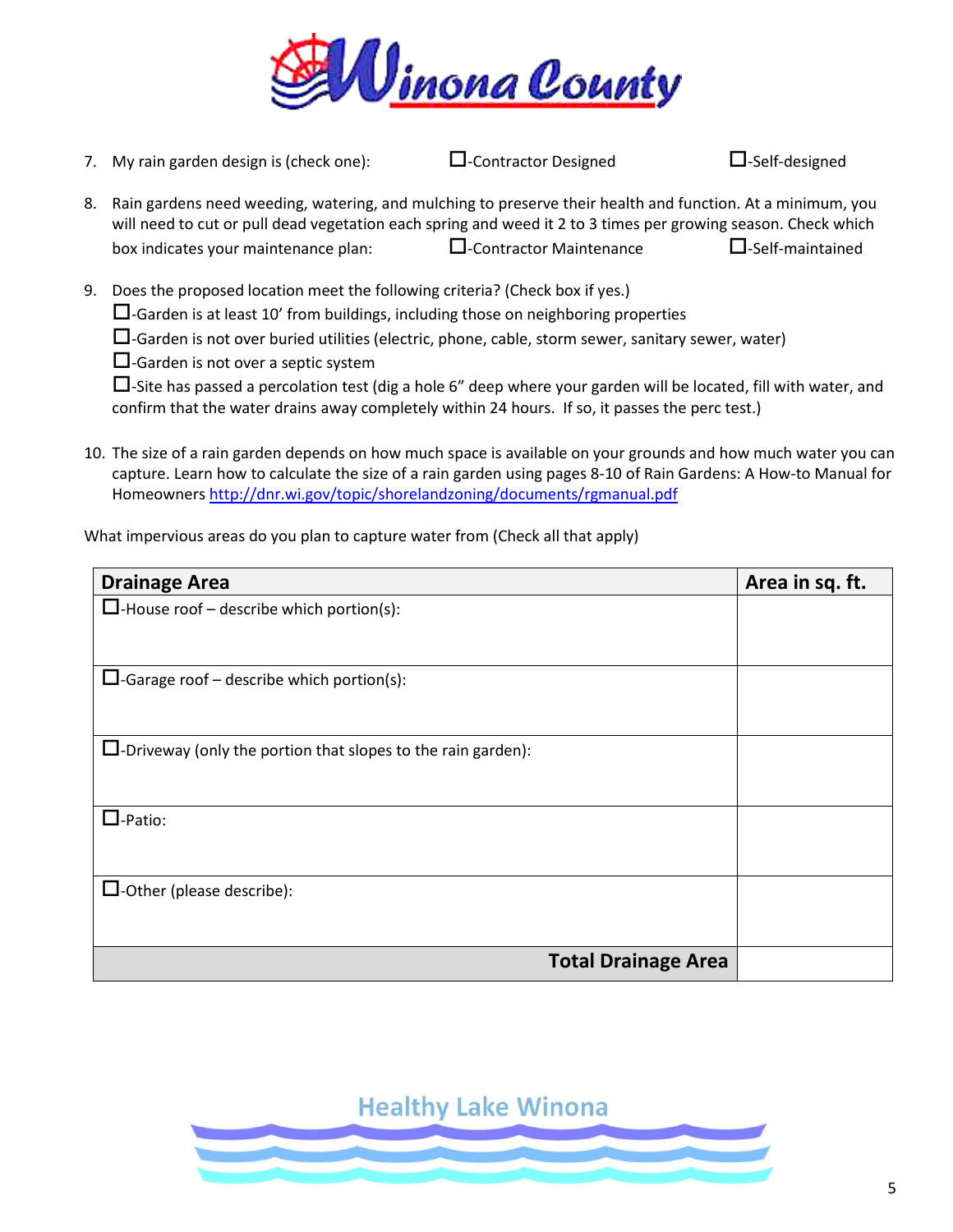

11. Rain garden depth is based on the slope of the site where the garden is to be located. Learn how to calculate the slope on page 12 of Rain Gardens: A How-to Manual for Homeowners <http://dnr.wi.gov/topic/shorelandzoning/documents/rgmanual.pdf> Check to box which corresponds to the slope at your rain garden site.

 $\Box$ -Slope is less than 4% - Rain garden depth should be 3-5"

 $\square$ -Slope is between 5-7% - Rain garden depth should be 6-7"

 $\square$ -Slope is between 8-12% - Rain garden depth should be 8"

 $\square$ -Slope is 12% or greater - Not suitable for a rain garden

12. The soil type at your rain garden site will affect how quickly water is absorbed. Next to rivers and streams, chances are good that your soil is sand or gravel, as well as having deposits of silt and clay. Learn how to determine the soil type at your rain garden site on page 9 of **Rain Gardens: A How-to Manual for Homeowners** <http://dnr.wi.gov/topic/shorelandzoning/documents/rgmanual.pdf>

Check the box below that best describes the soil at your rain garden site.

| $\Box$ -Sandy | $\Box$ -Silty | $\Box$ -Clay |
|---------------|---------------|--------------|
|               |               |              |

13. Rain garden size is calculated using the size of the drainage area you intend to serve (see #10), the depth of the rain garden based on the slope of the site (see #11) and the type of soil at the site (see #12) and the distance your rain garden will be from the downspout or drainage area. Based on the soil, rain garden depth and distance from drainage area, select a size factor from the charts below.

|                    | Rain gardens less than 30' from downspout |             |            | Rain gardens more than<br>30' from downspout |
|--------------------|-------------------------------------------|-------------|------------|----------------------------------------------|
|                    | $3-5"$ deep                               | $6-7"$ deep | All depths |                                              |
| <b>Sandy Soil</b>  | 0.19                                      | 0.15        | 0.08       | 0.03                                         |
| <b>Silty Soil</b>  | 0.34                                      | 0.25        | 0.16       | 0.06                                         |
| <b>Clayey Soil</b> | 0.43                                      | 0.32        | 0.20       | 0.10                                         |

**Area (from #10)\_\_\_\_\_\_\_\_\_\_\_ (times) \_\_\_\_\_\_\_\_\_\_\_\_\_Factor (from #13) = Rain Garden size \_\_\_\_\_\_\_\_\_\_\_\_\_\_\_**

For example, if your drainage area was one side of a 10 by 15 foot roof the area = 150 square feet. If this is on flat ground the depth would be between 3-5". If your rain garden will be 10 feet from the garage downspout, with the 3-5" depth, your factor would be 0.19. Thus the size of your rain garden should be 150 \* 0.19 = 28.5 or around 30 square feet. You could do an oval, or kidney shaped garden with approximate dimensions of 5' by 6'.

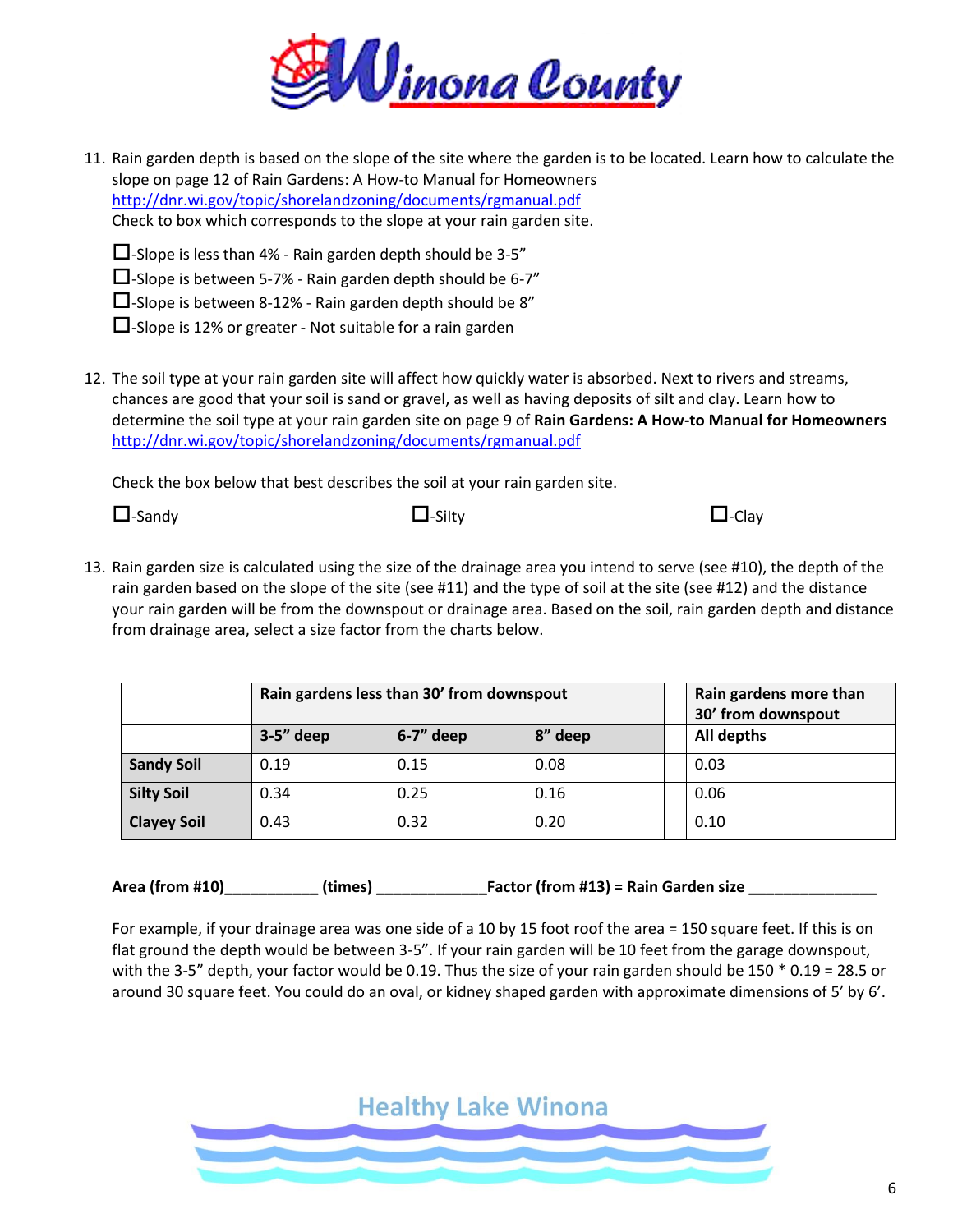

14. Check how you plan to excavate the soil and what you will do with the excess soil.

| <b>Excavation Method</b> | <b>Soil Use</b>                           |
|--------------------------|-------------------------------------------|
| <b>_I</b> -Shovel        | $\Box$ -Use for berm around garden        |
| $\Box$ -Mini-Backhoe     | $\square$ -Use or store elsewhere on site |
| l-Haul off site          | J-Other:                                  |

15. Estimate the number of plants you intend to purchase for your rain garden using the spacing guidelines noted below. Native plant species or their cultivars that originate within 200 miles of Winona are recommended and from businesses that guarantee they are free of neonicotinoids. See Appendix for a list of resources.

| <b>Spacing Guidelines</b> |                                                                           |
|---------------------------|---------------------------------------------------------------------------|
| Plugs                     | $12'' - 15''$ spacing (therefore, $\sim 100$ plants/100 sq. ft. of garden |
| $2"$ -4" pots             | $15'' - 18''$ spacing (therefore, ~56 plants/100 sq. ft. of garden        |
| $6'' + \text{pots}$       | Spacing depends on species                                                |
| Shrubs                    | Spacing depends on species                                                |

| <b>Plant Species</b> | <b>Number of Plants</b> | <b>Price Each</b>    | <b>Price Total</b> |
|----------------------|-------------------------|----------------------|--------------------|
|                      |                         |                      |                    |
|                      |                         |                      |                    |
|                      |                         |                      |                    |
|                      |                         |                      |                    |
|                      |                         |                      |                    |
|                      |                         |                      |                    |
|                      |                         |                      |                    |
|                      |                         |                      |                    |
|                      |                         |                      |                    |
|                      |                         |                      |                    |
|                      |                         |                      |                    |
|                      |                         |                      |                    |
|                      |                         |                      |                    |
|                      |                         |                      |                    |
|                      |                         |                      |                    |
|                      |                         |                      |                    |
|                      |                         |                      |                    |
|                      |                         | <b>Grand Total =</b> |                    |
|                      |                         |                      |                    |

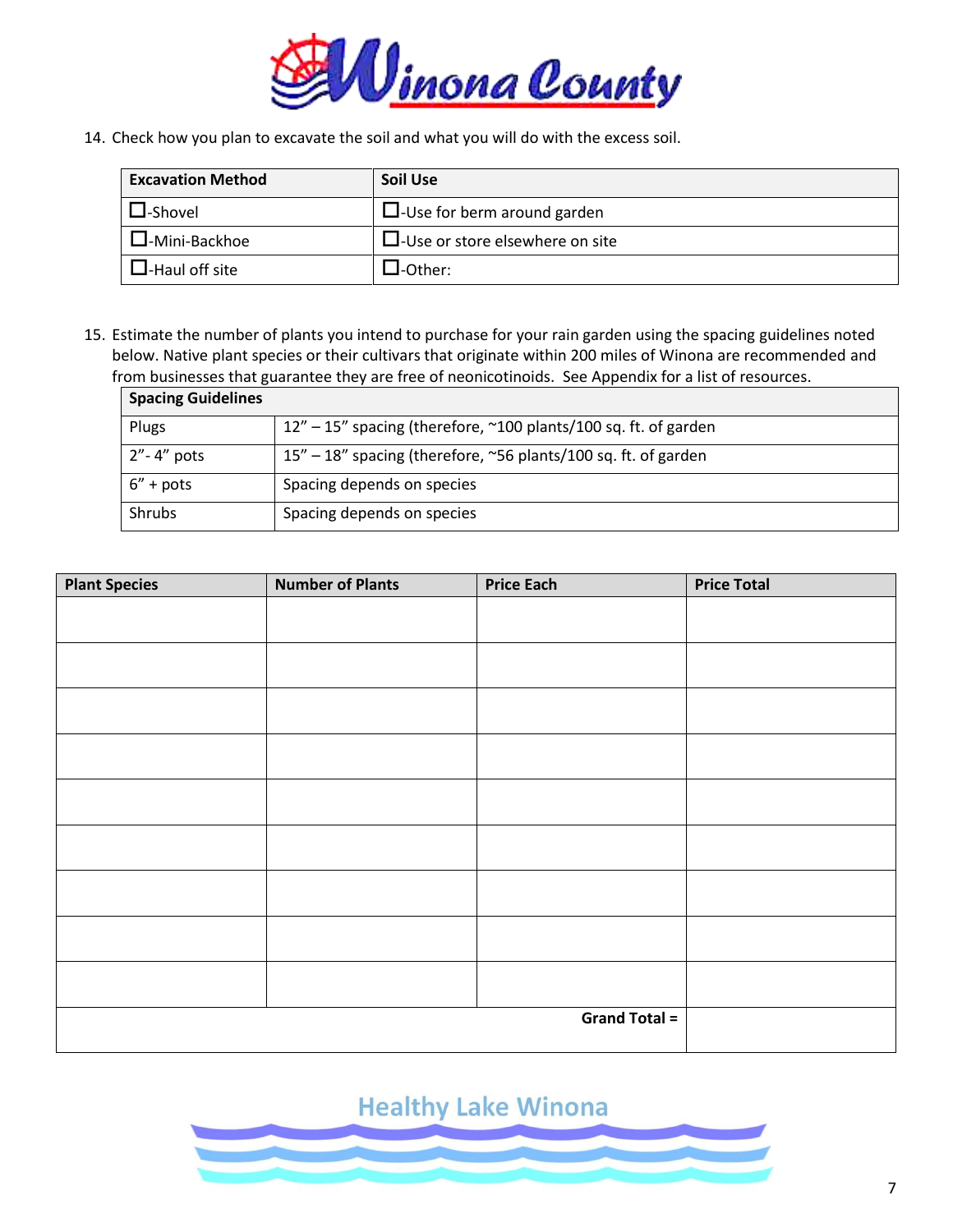

16. Sketch your proposed rain garden plan below (or attach a separate sheet) giving approximate dimensions, showing its relationship to your home and street, property lines, and noting the plant types you plan to use in each area. Sketches must include the distance from all buildings, including those on neighboring properties that are within 100 feet of the proposed rain garden. For examples see page 5 of Rain Gardens: A How-to Manual for Homeowner[s http://dnr.wi.gov/topic/shorelandzoning/documents/rgmanual.pdf](http://dnr.wi.gov/topic/shorelandzoning/documents/rgmanual.pdf)



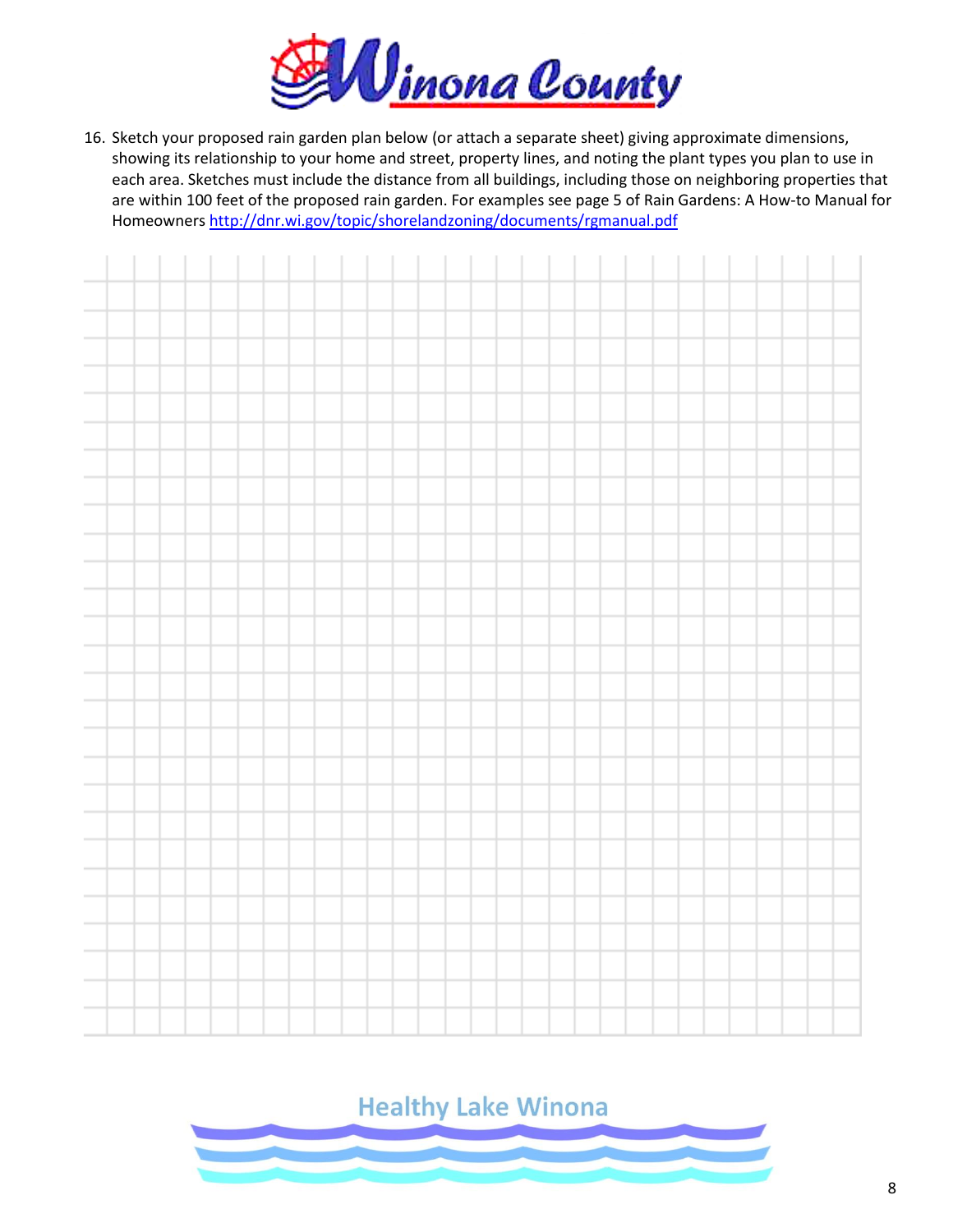

17. Estimate labor costs using the table below:

| <b>Planning</b>                                      |                           |                                            |                                                             |
|------------------------------------------------------|---------------------------|--------------------------------------------|-------------------------------------------------------------|
| Locating site, garden design, percolation test, soil |                           | \$100 reimbursable costs                   |                                                             |
| texture assessment                                   |                           |                                            |                                                             |
| <b>Garden Construction</b>                           |                           | minutes per $ft^2$ ) divided by 60 minutes | Time Estimate (in hours) = (rain garden size in $ft^2$ by 3 |
| Sod removal                                          |                           |                                            |                                                             |
| Soil excavation                                      |                           |                                            |                                                             |
| Soil amendment                                       |                           |                                            |                                                             |
| Planting                                             |                           |                                            |                                                             |
| Mulching                                             |                           |                                            |                                                             |
| Weeding                                              |                           |                                            |                                                             |
| Other:                                               |                           |                                            |                                                             |
|                                                      | <b>Total Hours=</b>       |                                            |                                                             |
| Labor Cost =                                         | x \$50/hr                 | $+ $100$                                   | $=$ \$                                                      |
| (Total # of hours)                                   | <b>Construction Labor</b> | <b>Planning Allotment</b>                  | <b>Total Labor Expense</b>                                  |

18. My rain garden will be installed by (check one):  $\square$ -Me  $\square$ -Contractor

### 19. Materials Estimate

| <b>Material</b>           | <b>Unit Costs</b>           | Size $(ft^2)$ | Cost per $ft^2$ | <b>Multiplier</b>             | <b>Total</b> |
|---------------------------|-----------------------------|---------------|-----------------|-------------------------------|--------------|
| Soil amendments if needed | \$0.015 per ft <sup>2</sup> |               |                 | Depth of amendment $\vert$ \$ |              |
| (compost, sand, and peat  | at a depth of 1             |               |                 | in inches $=$                 |              |
| moss mixture)             | inch                        |               |                 |                               |              |
| Shredded hardwood mulch   | \$0.025 per $ft^2$          |               |                 | 1.0                           |              |
|                           |                             |               |                 | <b>Material Subtotal A =</b>  |              |

| Method for Water to Enter the Garden (check  | Materials and Amount (give size and quantity) | Cost |
|----------------------------------------------|-----------------------------------------------|------|
| those that apply)                            |                                               |      |
| $\Box$ Extended downspout                    |                                               |      |
| $\Box$ Buried or overland pipe or drain tile |                                               | \$   |
| $\Box$ Across lawn                           | N/A                                           | Ś    |
| $\Box$ Vegetated swale                       |                                               | Ś    |
| $\Box$ Dry Creek (rock, no plastic liner)    |                                               | \$   |
| $\Box$ Stone or concrete spillway            |                                               | ς    |
| Other (list):                                |                                               | Ś    |
|                                              | <b>Material Subtotal B =</b>                  |      |

**Total Materials (Subtotal A + Subtotal B) =\_\_\_\_\_\_\_\_\_\_\_\_\_\_\_\_\_\_\_\_\_\_\_\_\_\_\_\_\_\_\_\_\_\_\_\_\_\_\_\_\_\_\_\_\_\_\_\_\_\_\_\_\_\_\_**

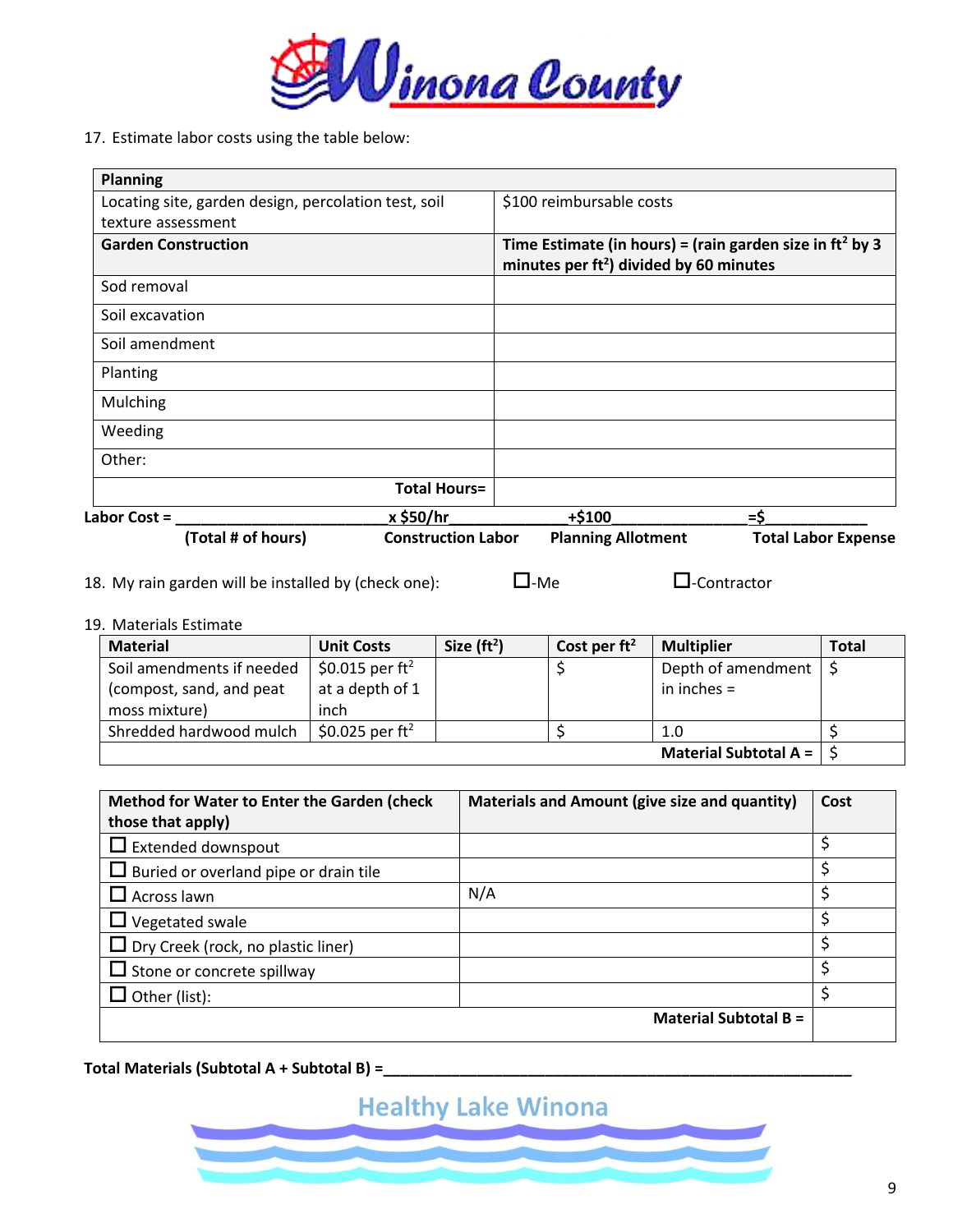

20. Cost Totals: Please add all materials totals to determine the cost of your rain garden per square foot.

| Item                                                | <b>Total</b> |
|-----------------------------------------------------|--------------|
| Plant Materials (see #15)                           |              |
| Labor (Planning and Construction) (See #16)         |              |
| Materials (see #18)                                 |              |
| <b>Total Cost</b>                                   |              |
| Cost Per Square Foot (Total Cost / Rain Garden Size |              |
| (see #13)                                           |              |

- 21. I, or representatives of my family, will voluntarily attend a class in preparation for this application:  $\Box$ -Rain Garden 101 (Earthday)  $\Box$ -Rain Garden Grant Writing Workshop *This is highly recommended but not required of applicants*
- 22. Check any other management practices currently being used to treat stormwater on your property:  $\Box$ -Rain Barrel  $\Box$ -Stormwater Pond  $\Box$ -Down Spout/Sump Diffuser  $\Box$ -Other (describe below)

### **Additional Resources**

University of Wisconsin Extension Raingarden How-To Manual for Homeowners <http://dnr.wi.gov/topic/shorelandzoning/documents/rgmanual.pdf>

Metro Blue Thumb Program Website [www.bluethumb.org/raingardens/](http://www.bluethumb.org/raingardens/) 

Maplewood, MN Rainwater Gardens Websit[e www.ci.maplewood.mn.us/index.asp?NID=1034](http://www.ci.maplewood.mn.us/index.asp?NID=1034) 

North Carolina State University Extension Building a Backyard Rain Garden Website <https://www.bae.ncsu.edu/extension/ext-publications/water/protecting/RainGardenManual2014.pdf>

The Rain Garden Network<http://www.raingardennetwork.com/>

U of MN Extension Gardening Information <http://www.extension.umn.edu/environment/water/property-owners/rain-garden/>

[http://www.extension.umn.edu/garden/yard-garden/landscaping/best-plants-for-tough-sites/docs/08464-rain](http://www.extension.umn.edu/garden/yard-garden/landscaping/best-plants-for-tough-sites/docs/08464-rain-garden.pdf)[garden.pdf](http://www.extension.umn.edu/garden/yard-garden/landscaping/best-plants-for-tough-sites/docs/08464-rain-garden.pdf)

[http://www.extension.umn.edu/Garden/yard-garden/landscaping/your-sustainable-yard-tips-for-a-healthy](http://www.extension.umn.edu/Garden/yard-garden/landscaping/your-sustainable-yard-tips-for-a-healthy-yard-and-environment/doc/water-wisely.pdf)[yard-and-environment/doc/water-wisely.pdf](http://www.extension.umn.edu/Garden/yard-garden/landscaping/your-sustainable-yard-tips-for-a-healthy-yard-and-environment/doc/water-wisely.pdf)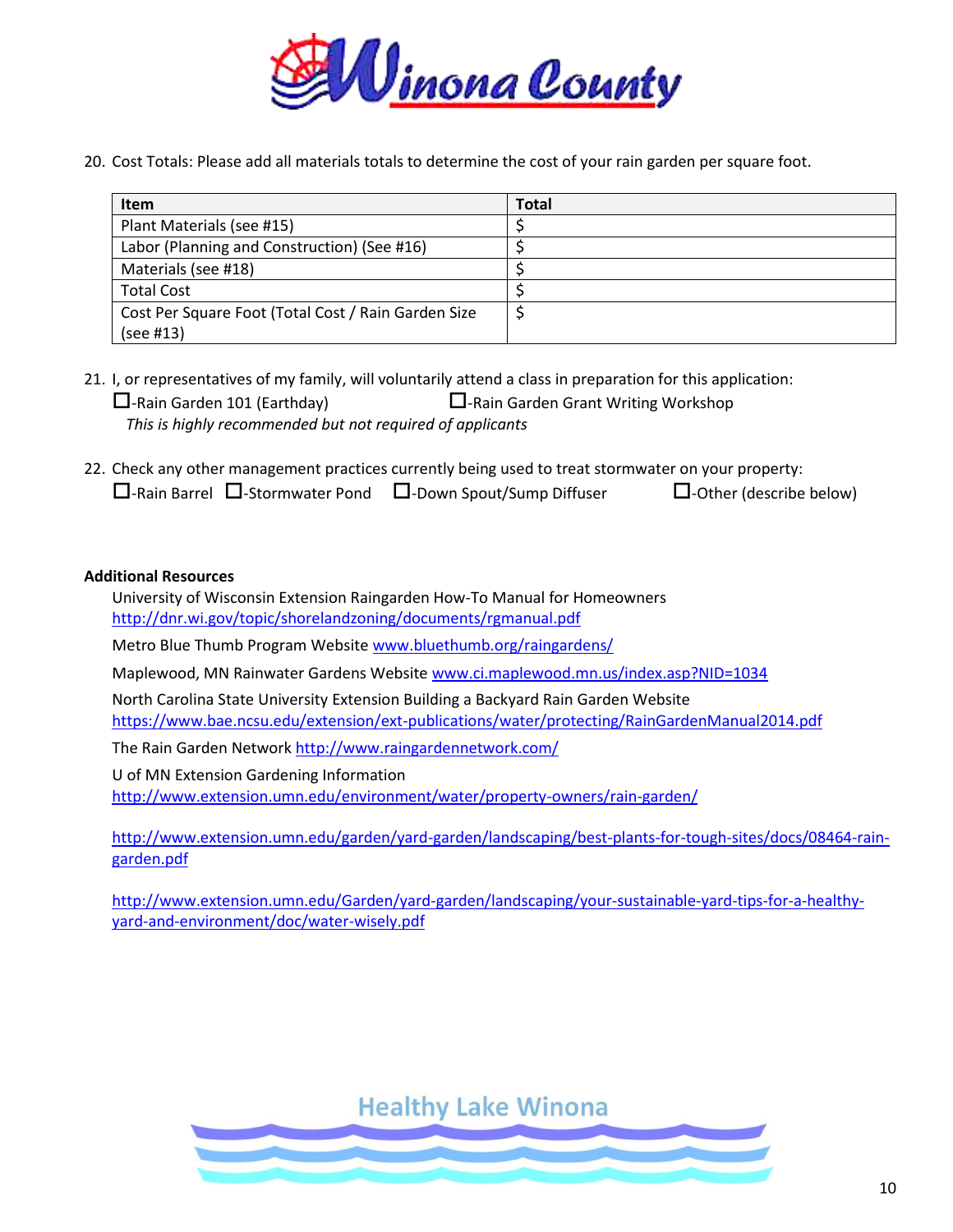

#### **Winona County Agreement**

If I am awarded a Winona County cost-share grant, I hereby agree to:

- Read and understand all the information provided in the cost-share grant documents
- Construct my rain garden according to the plans submitted in the Cost Share Grant Application and approved as a grant award
- Avoid planting within utility and drainage easements; boulevard gardens are not allowed.
- Call Gopher State One-Call (1-800-252-1166) before I start digging
- Track labor and expenditures during rain garden construction
- Register my rain garden before beginning construction, by submitting the Registration Form
- Take before, during and after project photos (preferably digital)
- Place a Winona County sign in my rain garden as soon as it is completed
- Allow the site to be published on a rain garden location map and allow the public to view my rain garden
- Host a social event, or undertake a similar educational initiative, prior to submitting the reimbursement request
- Submit reimbursement requests by December 31 of the year the grant is awarded, providing all receipts for materials and/or services
- Maintain the rain garden for a minimum of 5 years and submit annual photos of my rain garden
- Agree that all submittals and methods or techniques developed as part of the grant award shall become the property of the County for use at its discretion, including but not limited to print and web site publications, tour maps, and any or all program publicity

Further, I understand that Winona County will not authorize payment of the reimbursement request unless full documentation is received and until all construction tasks are complete.

Except if arising from or out of Winona County's fault or negligence, I agree to indemnify and defend Winona County, and will hold harmless Winona County, and assigns from any claims, expenses, or damages including attorney's fees, arising from my participation in this agreement.

I certify to the best of my knowledge that the information included in this application is true, complete, and accurate and I agree with the terms listed above.

Applicant's Signature \_\_\_\_\_\_\_\_\_\_\_\_\_\_\_\_\_\_\_\_\_\_\_\_\_\_\_\_\_\_\_ Applicant's Name (Please print)\_\_\_\_\_\_\_\_\_\_\_\_\_\_\_\_\_\_\_\_\_

Date: \_\_\_\_\_\_\_\_\_\_\_\_\_\_\_\_\_\_\_\_\_\_\_\_\_\_

Date Received by the Winona County Planning and Environmental Services: **we are also asset**